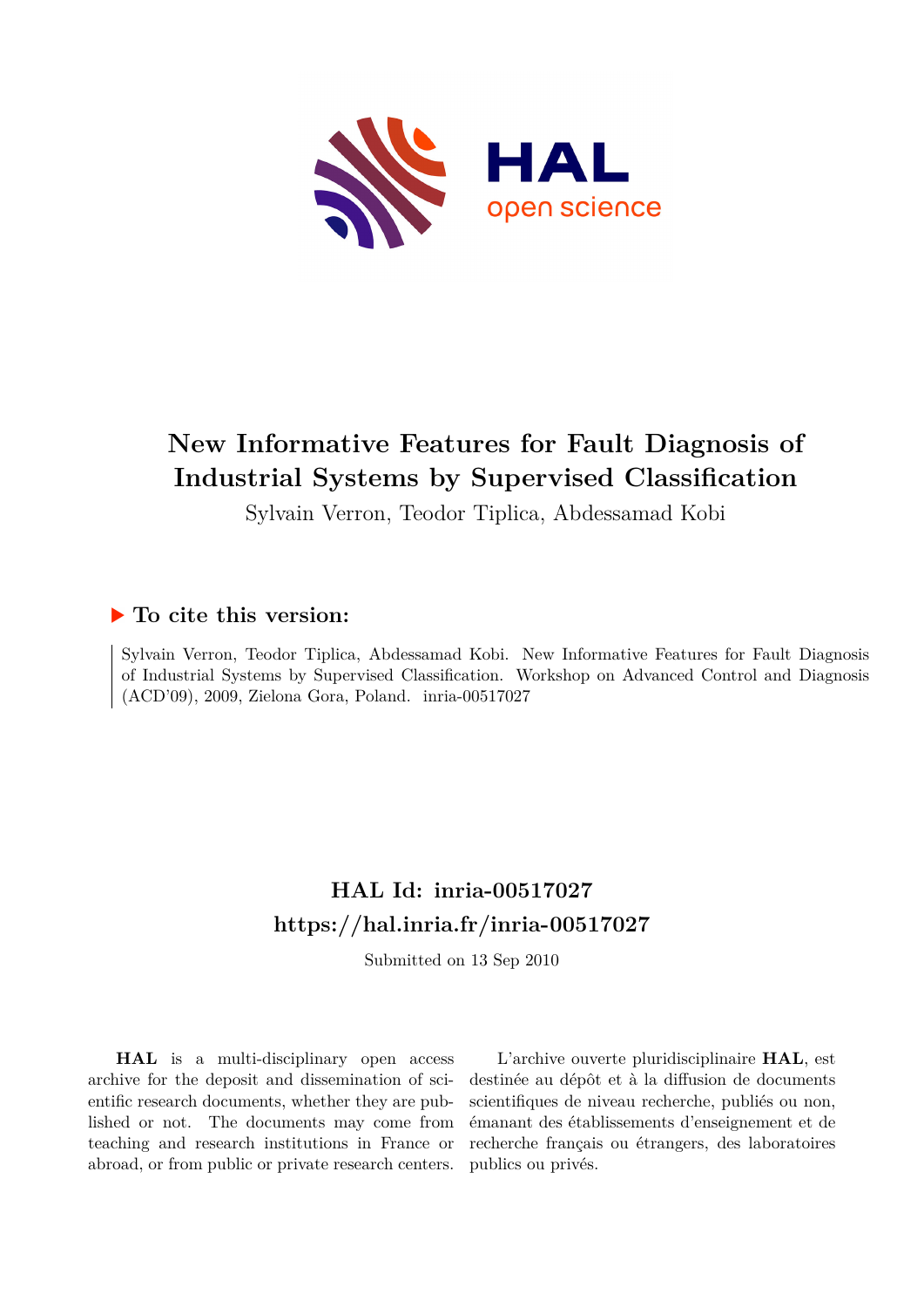# New Informative Features for Fault Diagnosis of Industrial Systems by Supervised Classification

# Sylvain Verron, Teodor Tiplica, Abdessamad Kobi

LASQUO/ISTIA, 49000 Angers, France (Tel: (33) 241 226 533; e-mail: sylvain.verron@univ-angers.fr).

Abstract: The purpose of this article is to present a method for industrial process diagnosis. We are interested in fault diagnosis considered as a supervised classification task. The interest of the proposed method is to take into account new features (and so new informations) in the classifier. These new features are probabilities extracted from a Bayesian network comparing the faulty observations to the normal operating conditions. The performances of this method are evaluated on the data of a benchmark example: the Tennessee Eastman Process. Three kinds of fault are taken into account on this complex process. We show on this example that the addition of these new features allows to decrease the misclassification rate.

Keywords: Fault Diagnosis, Supervised Classification, Bayesian Networks

## 1. INTRODUCTION

Nowadays, industrial processes are more and more complex. So, they include a lot of sensors giving measurements of some attributes of the system. A study of these measurements can allow to decide on the correct working conditions of the process. If the process is not in normal working conditions, it signifies that a fault has occurred in the process. If no fault has occurred, thus the process is in the fault-free case. An important research field is on the Fault Detection and Diagnosis (FDD) (Isermann (2006)). The goal of a FDD scheme is to detect, the earliest possible, when a fault occurs in the process. Once the fault has been detected, the other important step is the diagnosis. The diagnosis can be seen as the decision of which fault has appeared in the process, what are the characteristics of this fault, what are the root causes of the fault.

One can distinguish three principal categories of methods for the FDD (Chiang et al. (2001)): the knowledge-based approach, the model-based approach and the data-driven approach. The knowledge-based category represents methods based on qualitative models (FMECA - Failures Modes Effects and Critically Analysis; Fault Trees; Decision Trees; Risk Analysis) (Stamatis (2003); Dhillon (2005)). For the model-based methods, an analytical model of the process is constructed based on the physical relations governing the process (Patton et al. (2000)). The model gives the normal (fault free) value of each sensor or variable of the system for each sample instant, then residuals are generated (residuals are the differences between measurements and the corresponding reference values estimated with the model of the fault-free system). If the system is fault free, residuals are almost nil, and so their evaluations allow to detect and diagnose a fault. Theoretically, the best methods are the analytical ones, but the major drawback of this family of techniques is the fact that a detailed model

of the process is required in order to monitor it efficiently. Obtaining an effective detailed model can be very difficult, time consuming and expensive, particularly for large-scale systems with many variables. The last category of methods are the process history (or data-driven) methods (Venkatasubramanian et al. (2003)). These techniques are based on rigorous statistical developments of process data. In literature, we can find many different data-driven techniques for FDD. For the fault detection of industrial processes many methods have been submitted: univariate statistical process control (Shewhart charts) (Montgomery (1997)), multivariate statistical process control  $(T^2 \text{ and } Q \text{ charts})$ (Westerhuis et al. (2000)), and some Principal Component Analysis (PCA) based techniques (Jackson (1985)). Kano et al. (2002) make comparisons between these different techniques. For the fault diagnosis techniques we can cite the book of Chiang et al. (2001) which presents a lot of them (PCA based techniques, Fisher Discriminant Analysis, PLS based techniques, etc).

The purpose of this article is to present a new contribution for the diagnosis of faults in industrial systems. Classically, when supervised classification is used for fault diagnosis, one has to select the most informative variables (features selection) in order to decrease the misclassification rate of new observations. Indeed, deleting the variables with no information concerning the separation of the different classes (faults) allows to increase the robustness of the classifier and increase the performance in classification.In this article, we propose an alternative solution which is to add some new features giving new informations for the classification. This new variables, and so new informations, are extracted from a comparison of the faults conditions to the normal operating conditions.

The article is structured in the following manner. In section 2, we introduce the method to diagnose faults with supervised classifiers and present some classical supervised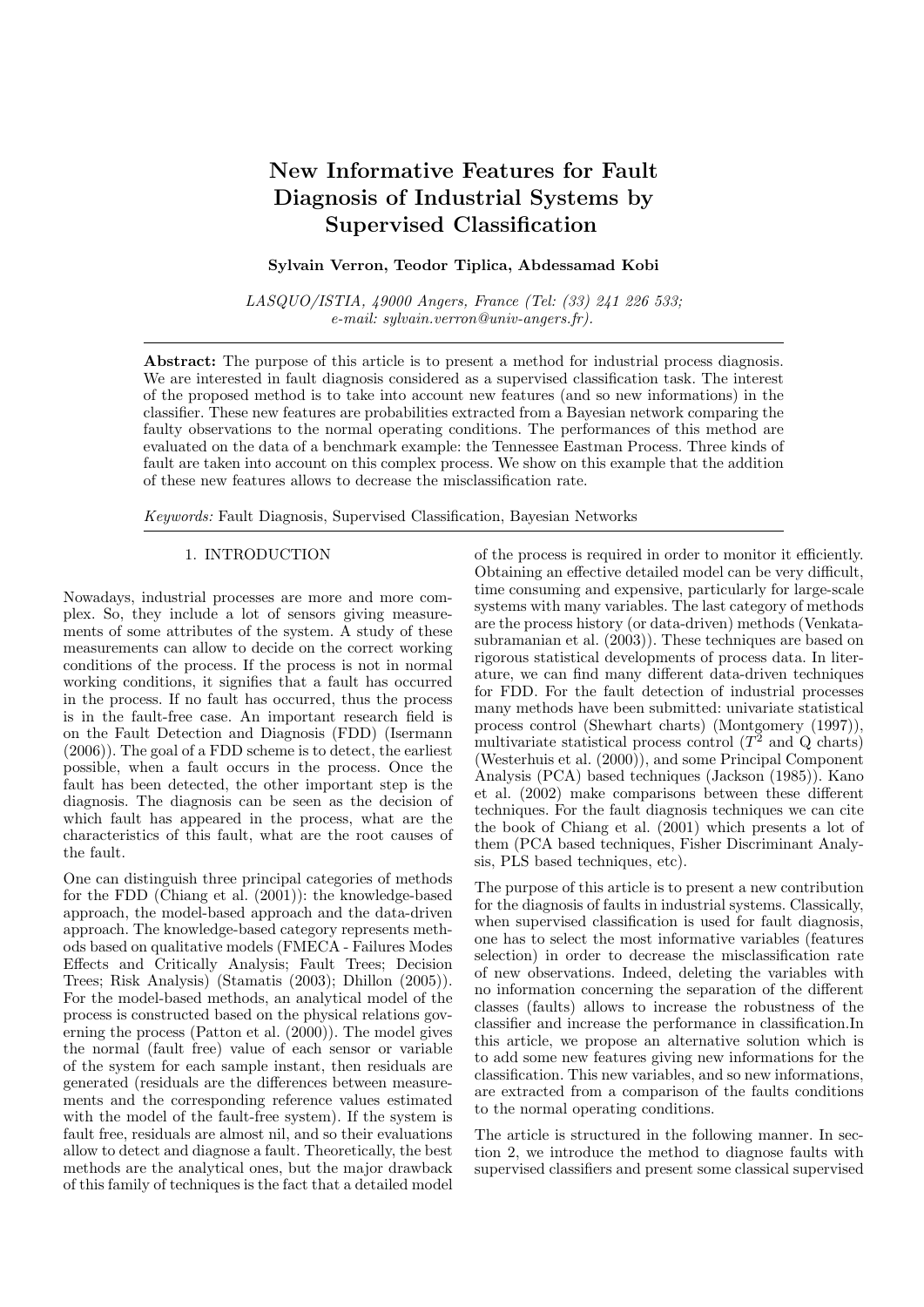classifiers. The section 3 presents our new contribution allowing to compare the fault to the normal operating conditions and so to obtain new informations for the classification (diagnosis) of the fault. The section 4 presents an evaluation of the proposed method for diagnosis of faults on the benchmark Tennessee Eastman Problem. Finally, we conclude on this method and present some perspectives.

### 2. FAULT DIAGNOSIS BY SUPERVISED CLASSIFICATION

#### 2.1 Fault Diagnosis as classification task

Once a problem (fault) has been detected in the evolution of the process by the mean of a detection method, we need to identify (diagnosis) the belonging class of this fault. Thereby, the diagnosis problem can be viewed as the task to correctly classify this fault in one of the predefined fault classes. The classification task needs the construction of a classifier (a function allocating a class to the observations described by the variables of the system). Two types of classification exist: unsupervised classification which objective is to identify the number and the composition of each class present in the data structure; supervised classification where the number of classes and the belonging class of each observation is known in a learning sample and whose objective is to class new observations to one of the existing classes. For example, given a learning sample of a bivariate system with three different known faults as illustrated in the figure 1, we can easily use supervised classification to classify a new faulty observation. A feature selection can be used in order to select only the most informative variables of the problem (Verron et al. (2008a)).



Fig. 1. Bivariate system with three different known faults

#### 2.2 Classical supervised classifiers

As we have seen how to diagnose a fault with supervised classification, we present here some classical classifiers. Indeed, there is not a classifier outperforming all other. It depends on the application. For a given application a classifier will give better results than an other one, but for an other application this will be the inverse, the first one will be less efficient.

Linear Discriminant Analysis The Linear Discriminant Analysis (LDA) is a basic technique for supervised classification (Duda et al. (2001)). This is a statistical classifier. Indeed, the classification rule is to assign a new observation to the group (class) with highest conditional probability. in order to deal with probability, a classical assumption is that the data follows Gaussian densities. In this case, LDA allocates to a new observation  $x$  the class  $C_i$  with the minimal cost of the following equation:

$$
\boldsymbol{x} \in C_i, if \quad i = \operatorname*{argmin}_{i=1,\ldots,k} \{ K_i(\boldsymbol{x}) \} \tag{1}
$$

where  $K_i(x)$  is expressed by:

$$
K_i(\boldsymbol{x}) = (\boldsymbol{x} - \boldsymbol{\mu}_i)^T \boldsymbol{\Sigma}^{-1} (\boldsymbol{x} - \boldsymbol{\mu}_i) - 2log(P(C_i)) \qquad (2)
$$

where  $\mu_i$  is the mean vector of the fault  $F_i$ ,  $\Sigma$  is the pooled variance-covariance matrix and  $P(C_i)$  is the a priori probability of the class  $C_i$ .

The k-Nearest Neighbors algorithm The k-Nearest Neighbors (or kNN) algorithm (Cover and Hart (1967)) is a nonparametric (without parameters estimation) classification tool. The principle of this method is to observe the  $k$ nearest neighbors of a new observation in order to decide of his class. For a new observation to be classified, the algorithm computes the distance from this observation to each observation of a training set. Thus, given the distances, one can select the k nearest neighbors and their respective classes. Considering the classes of the k nearest neighbors, we conclude on the class of the new observation. In order to illustrate this rule, an example of classification (with 2 classes) in a 2 variables space is given on figure 2.



Fig. 2. Class attribution example with 3NN algorithm

SVM Support Vector Machines (SVM) is a new machinelearning tool that is especially fit for classification, forecasting and estimation in small-sample cases (Vapnik (1995)). Originally, SVM is only applicable to linear problem, SVM search the linear separation maximizing the margin between two classes. But, with the kernel trick (Aizerman et al. (1964)), it is possible to deal with non linear problems. For a better understanding, an example is given in figure 3. The first figure represents two classes non linearly separable. A transformation of the initial space  $(x)$ to a bidimensionnal space  $(x; x^2)$  allows to separate linearly and correctly (with the maximal margin) the two classes.

Bayesian Networks classifiers A Bayesian network (BN) is a graph (Jensen (1996)). In this graph, each variable is a node that can be continuous or discrete. Edges of the graph represent dependence between linked nodes. Bayesian network classifiers are particular Bayesian networks (Friedman et al.  $(1997)$ . They always have a discrete node C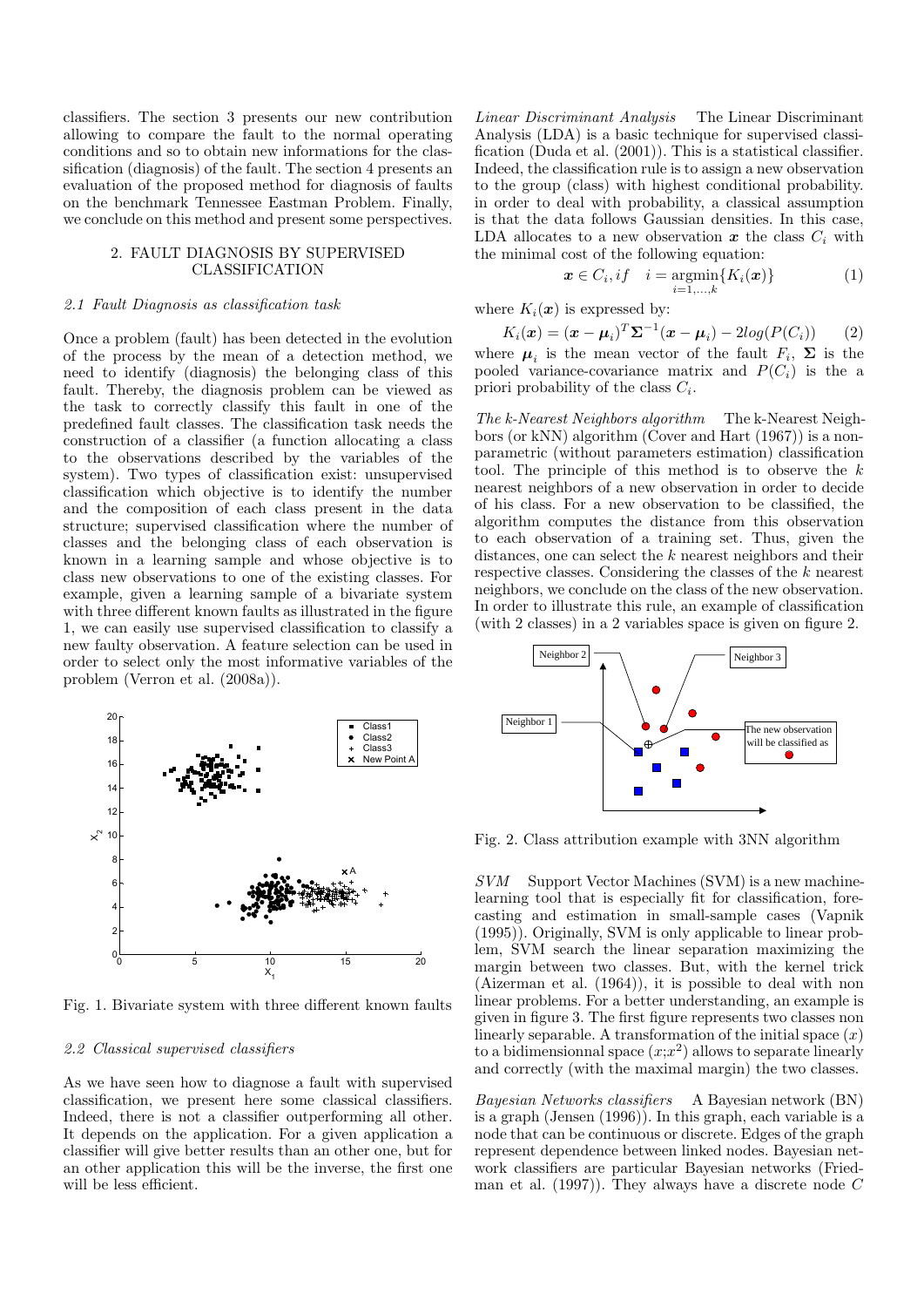

Fig. 3. SVM principle

(the class node) which codes the different classes. The other nodes represent the descriptors (variables) of the classification task. A particular type of BN classifier is the Na¨ıve Bayesian Network (NBN). In a NBN, the class node is linked with all other variables of the system as indicated on the figure 4. This Bayesian classifier makes the strong assumption of non correlated variables is not realistic. In order to deal with correlated variables, several approaches have been developed like the Tree Augmented Naïve Bayesian networks (TAN) proposed by Friedman et al. (1997).



Fig. 4. Different Bayesian network classifiers: NBN (a) and TAN (b)

Decision Tree Decision Tree (DT) is a hierarchical tree structure based on a series of questions (or rules) about the attributes of the class. The attributes of the classes can be of any type of variables (binary, nominal, ordinal, and quantitative values) while the classes must be qualitative type. Given a data of attributes together with its classes, a DT produces a sequence of rules (or series of questions) that can be used to recognize the class (Breiman et al. (1993)). An example of a constructed DT is given on figure 5.



Fig. 5. A constructed Decision Tree

#### 3. NEW FEATURES FOR FAULT DIAGNOSIS

#### 3.1 Obtaining new informations

Classically, misclassification in supervised classification is due to classes sharing a same place in the space, like in figure 6. On this figure, we can see that two faults (classes) have a similar space where the decision is not very clear. This is usually at this place that a wrong decision is taken.



Fig. 6. Meeting place between 2 classes

In a classical supervised classification problem, there is no really solution to overcome this drawback. But, in the case of supervised classification applied to the fault diagnosis task, one can have a solution. Indeed, classification for fault diagnosis uses only data from previous observations of fault in order to define the classes. But, we generally have an other information: the data from the normal operating conditions (NOC). The idea of this paper is to think that if the information between the classes is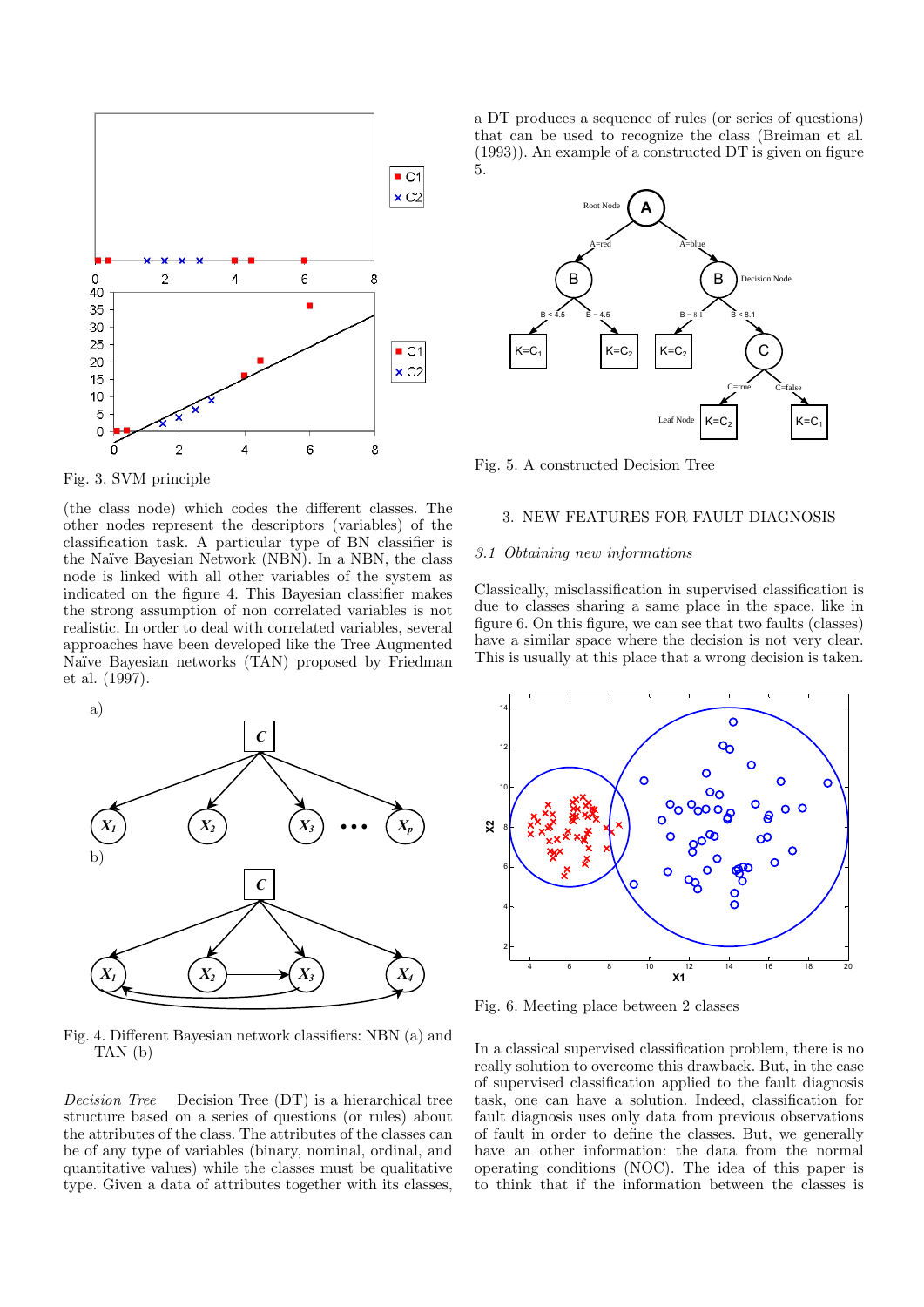not sufficient to obtain good classification, we can add to the model some informations of the difference between the fault and the NOC. So, we have to search some new features (coming from the difference between the fault and the NOC) allowing to reduce (or to delete) the sharing place of figure 6, like represented on figure 7.



Fig. 7. Adding a new feature

#### 3.2 Computing the probabilities

In order to obtain new features, we exploit the data from the normal operating conditions. For that, we use a previous proposed method. Logically, this method has been designed in order to identify some variables responsible of a faulty observation. About the fault identification, one of the most interesting statistical technique is the MYT decomposition (Mason et al. (1995)) which makes a decomposition of the  $T^2$  statistic in orthogonal components allowing to determine which variable or group of variables has contributed to the fault. Recently, Li et al. (Li et al. (2008)) have proposed an improvement to the MYT decomposition: the causal decomposition of the  $T^2$ . In order to make this decomposition, authors use a causal Bayesian network (Jensen (1996)) representing the different variables of the process. We have proposed (Verron et al. (2008b)) an extension to this method, always based on a Bayesian network. In our method, a faulty (detected) observation (measurement of each variable at an instant) is given to the network, then it computes for each variable the probability to be responsible of the faulty situation. An example of such a Bayesian network is presented on figure 8.



(two variables) denotes a regression of the first one to the second. Each square (one for each variable of the system) represents a bimodal variable coding the responsibility of his connected variable to a faulty situation.

#### 3.3 Proposed method

The idea of this article is to exploit the probabilities computed by the Bayesian network in order to integrate them as features for the classification task, and so to decrease the misclassification rate. For that, we make the assumption that we have some previous observed data from the process, for the known faults and for the normal operating conditions. From the free-fault data, the causal Bayesian network can be constructed. One can present to the network the data from the different faults. The network is then giving the different probabilities (one for each variables). So, we obtain  $2 \times p$  features: the original p features and the new p features (corresponding to the probabilities given by the Bayesian network). Finally, we can train a classifier (see section 2.2) with the  $2 \times p$ features. Practically, given a new faulty observation, the p measurements are presented to the network in order to obtain the  $p$  probabilities. After that, the  $p$  measurments and the  $p$  probabilities are presented to the classifier which take the decision on the belonging class of the faulty observation. For a better understanding of the proposed method, we recall the principle on figure 9.



Fig. 9. The proposed method

Fig. 8. Causal Bayesian network allowing to compute probabilities

On figure 8, we can see that each circle represents a variable of the system. The connection between two circles

Now, we will see an application of this approach on a benchmark problem: the Tennessee Eastman Process (figure 10).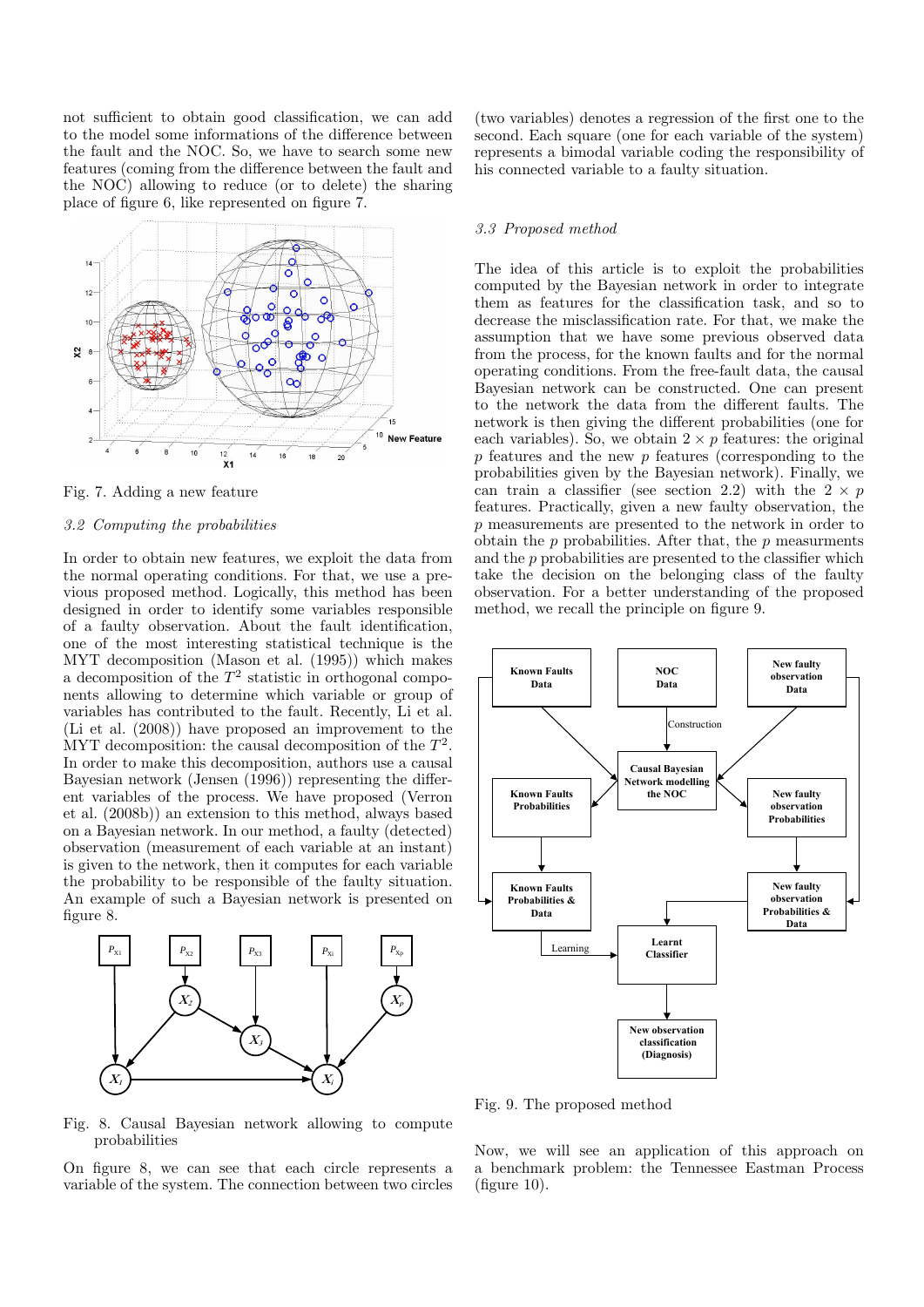

Fig. 10. Process flowsheet of the TEP

# 4. APPLICATION TO THE TEP

# 4.1 Presentation of the TEP

The Tennessee Eastman Process (TEP) is a chemical process. It is not a real process but a simulation of a process that was created by the Eastman Chemical Company to provide a realistic industrial process in order to evaluate process control and monitoring methods. Article of Downs and Vogel (1993) entirely describes this process. Authors also give the Fortran code of the simulation of the process. Ricker (1996) has implemented the simulation on Matlab. The TEP is composed of five major operation units: a reactor, a condenser, a compressor, a stripper and a separator. Four gaseous reactant A, C, D, E and an inert B are fed to the reactor where the liquid products F, G and H are formed. This process has 12 input variables and 41 output variables. The TEP has 20 types of identified faults.

| Class                                  | Fault type                                                                      | Train | Test. |  |
|----------------------------------------|---------------------------------------------------------------------------------|-------|-------|--|
|                                        |                                                                                 | data. | data. |  |
| 1                                      | Fault 4: step change in the re-<br>actor cooling water inlet tem-<br>perature   | 480   | 800   |  |
| $\overline{2}$                         | Fault 9: random variation in D<br>feed temperature                              | 480   | 800   |  |
| 3                                      | Fault 11: random variation in<br>the reactor cooling water inlet<br>temperature | 480   | 800   |  |
| Table 1. Description of fault datasets |                                                                                 |       |       |  |

So, this process is ideal to test monitoring methods. But, it is also a benchmark problem for control techniques because it is open-loop unstable. Many articles present the TEP and test new approaches on it. For example, in fault detection, we can cite Kano et al. (2002). Some fault diagnosis techniques have also been tested on the TEP Chiang et al. (2001, 2004) with the plant-wide control structure recommended in Lyman and Georgakis (1995). In Chiang et al. (2004), authors focus on only 3 types of fault and give the datasets they used. We have taken into account these 3 types of faults: fault 4, 9 and 11 (see table 1). These three types of fault are good representations of overlapping data and so, are not easy to classify. As indicated on the table 1, each type of fault have 2 datasets: a training sample and a testing sample, containing respectively 480 and 800 observations.

#### 4.2 Results and comments

We have tested different configurations for this experiments. Some authors (Chiang et al. (2004) and Verron et al. (2008a)) proved that for these 3 faults (F4, F9 and F11), only two variables are very informative: the variable 9 and 51. For that, we reduce the problem to the classification of this 3 classes (faults) in the space of 52 variables to a space of 2 variables (variables 9 and 51).

In order to demonstrate the interest of the adding of new informative features (the probabilities) to the model, we have computed, for each case, the misclassification rate in the 2 variables space (X9 and X51), in the 2 probabilities space (P9 and P51), and in the 2 variables - 2 probabilities space (X9, X51, P9 and P51). Moreover, to show the general application of the proposed method, we have used different classifiers: LDA, Decision Tree, kNN (with 1 or 3 neighbors), Bayesian network (Naive and Tree Augmented) and SVM (with radial basis function). The misclassification rate (in percents) are presented in table 2: the less is the rate, the better is the space.